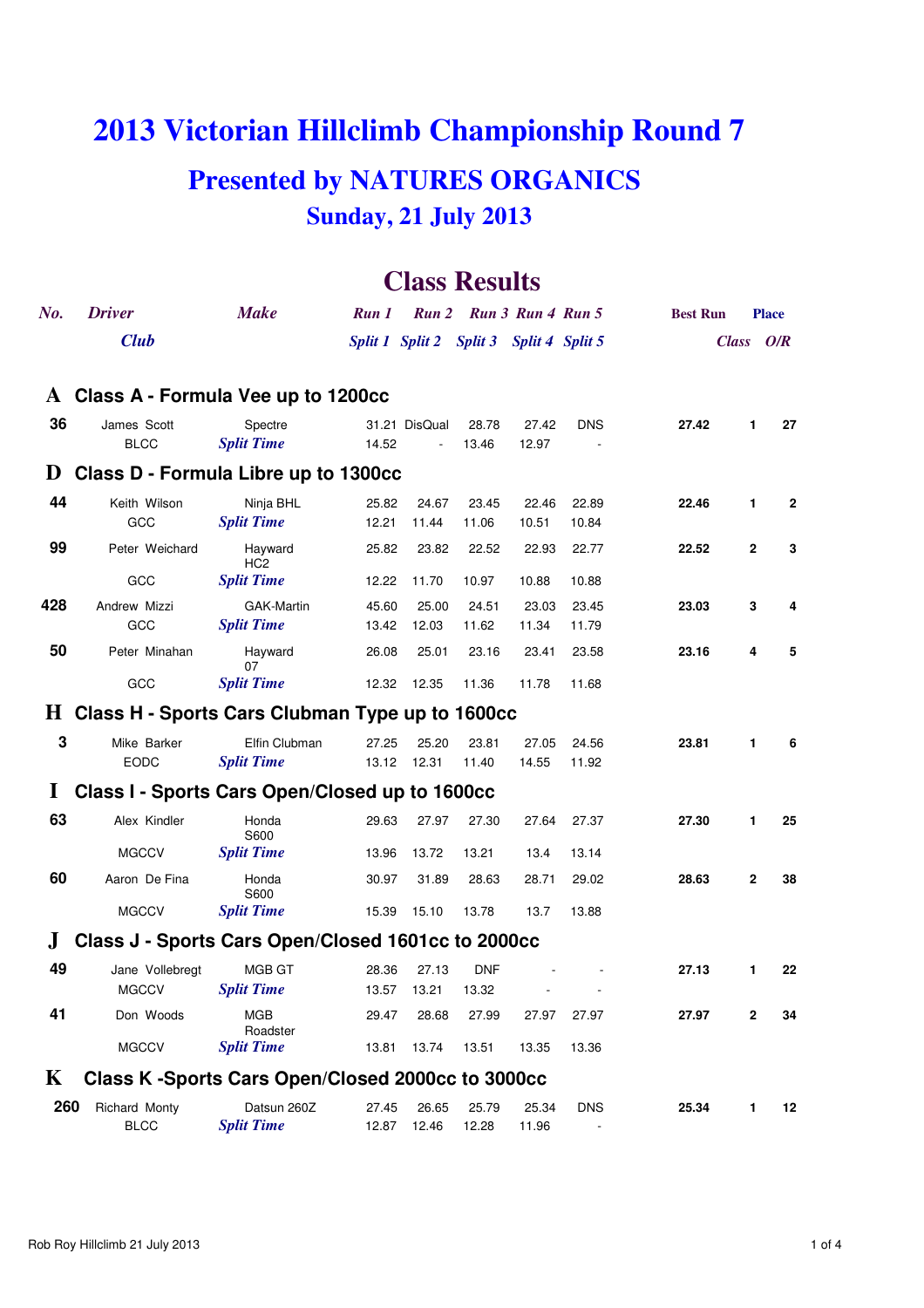| No.         | <b>Driver</b>                                       | <b>Make</b>                  | Run 1 |                                         |       | Run 2 Run 3 Run 4 Run 5  |            | <b>Best Run</b> |              | <b>Place</b> |
|-------------|-----------------------------------------------------|------------------------------|-------|-----------------------------------------|-------|--------------------------|------------|-----------------|--------------|--------------|
|             | <b>Club</b>                                         |                              |       | Split 1 Split 2 Split 3 Split 4 Split 5 |       |                          |            |                 | Class O/R    |              |
|             | L Class L - Sports Cars Open/Closed 3001cc and over |                              |       |                                         |       |                          |            |                 |              |              |
|             |                                                     |                              |       |                                         |       |                          |            |                 |              |              |
| 177         | Neil Hawker                                         | Daytona<br>Coupe             | 29.92 | 26.91                                   | 25.31 | 25.25                    | 25.06      | 25.06           | 1            | 10           |
|             | <b>PCV</b>                                          | <b>Split Time</b>            | 13.91 | 12.86                                   | 12.11 | 12.25                    | 11.88      |                 |              |              |
| 777         | lan Holdsworth                                      | Mazda                        | 31.57 | 27.32                                   | 25.46 | <b>DisQual</b>           | 25.27      | 25.27           | $\mathbf{2}$ | 11           |
|             | GCC                                                 | Coupe<br><b>Split Time</b>   | 13.93 | 12.82                                   | 12.36 | $\overline{\phantom{a}}$ | 12.11      |                 |              |              |
| 510         | John Elliott                                        | Renault                      | 31.08 | 49.52                                   | 29.58 | 28.09                    | 27.40      | 27.40           | 3            | 26           |
|             | <b>RCCV</b>                                         | Alpine<br><b>Split Time</b>  | 14.08 | 13.5                                    | 13.97 | 13.61                    | 13.53      |                 |              |              |
|             | M Class M - Sports Sedans up to 1600cc              |                              |       |                                         |       |                          |            |                 |              |              |
| 13          | David Cantwell                                      | Honda Civic                  | 29.49 | 27.05                                   | 26.90 | 26.05                    | <b>DNS</b> | 26.05           | 1            | 16           |
|             | GCC                                                 | <b>Split Time</b>            | 14.75 | 13.48                                   | 13.45 | 13.25                    |            |                 |              |              |
| N           | Class N - Sports Sedans 1601cc to 2000cc            |                              |       |                                         |       |                          |            |                 |              |              |
| 86          | Col Hunter                                          | Ford Escort                  | 32.78 | 28.73                                   | 27.67 | 27.24                    | 28.10      | 27.24           | 1            | 24           |
|             | <b>FFCC</b>                                         | <b>Split Time</b>            | 15.92 | 14.33                                   | 13.80 | 13.61                    | 13.35      |                 |              |              |
| P           | <b>Class P - Sports Sedans - 4WD</b>                |                              |       |                                         |       |                          |            |                 |              |              |
| 572         | David Bell                                          | Subaru WRX                   | 25.03 | 22.73                                   | 22.44 | 22.61                    | <b>DNS</b> | 22.44           | 1            | $\mathbf{1}$ |
|             | <b>VHRR</b>                                         | <b>Split Time</b>            | 11.51 | 10.57                                   | 10.61 | 10.77                    |            |                 |              |              |
| 161         | Norm Mills                                          | Subaru                       | 29.37 | 27.42                                   | 25.44 | 24.85                    | 23.88      | 23.88           | $\mathbf{2}$ | 7            |
|             | GCC                                                 | <b>Split Time</b>            | 13.39 | 12.98                                   | 12.24 | 11.36                    | 11.03      |                 |              |              |
| 191         | Fin Stenta                                          | Nissan 32<br><b>GTR</b>      | 30.49 | 26.97                                   | 25.59 | 24.85                    | 24.99      | 24.85           | 3            | 9            |
|             | <b>NDSOC</b>                                        | <b>Split Time</b>            | 13.70 | 12.53                                   | 11.97 | 11.75                    | 11.91      |                 |              |              |
| 91          | Karyn Hamer-Finn                                    | Nissan<br>32GTR              | 29.45 | 28.09                                   | 26.97 | 26.05                    | 26.23      | 26.05           | 4            | 15           |
|             | <b>NDSOC</b>                                        | <b>Split Time</b>            | 13.73 | 13.32                                   | 13.07 | 12.42                    | 12.72      |                 |              |              |
| 61          | Darcy Mills                                         | Subaru                       | 32.51 | 29.66                                   | 27.46 | 26.68                    | 26.52      | 26.52           | 5            | 19           |
|             | GCC                                                 | <b>Split Time</b>            | 14.78 | 13.80                                   | 12.48 | 12.23                    | 12.51      |                 |              |              |
| $\mathbf U$ | Class Q - Improved Production up to 1600cc          |                              |       |                                         |       |                          |            |                 |              |              |
| 342         | Simon Piper                                         | Ford Laser<br>Sport          | 30.58 | 28.84                                   | 28.07 | 27.77                    | 27.73      | 27.73           | 1            | 30           |
|             | <b>RSOC</b>                                         | <b>Split Time</b>            | 14.48 | 13.71                                   | 13.24 | 13.18                    | 13.14      |                 |              |              |
| 144         | Ken Parry                                           | Ford<br>Cortina GT           | 29.10 | 28.53                                   | 28.84 | 29.57                    | 28.47      | 28.47           | $\mathbf 2$  | 36           |
|             | <b>WDCC</b>                                         | <b>Split Time</b>            | 13.58 | 1351                                    | 13.75 | 13.98                    | 13.68      |                 |              |              |
| 491         | Jess Harper                                         | Toyota                       | 31.59 | 29.44                                   | 55.65 | 28.72                    | 29.09      | 28.72           | 3            | 39           |
|             | <b>PIARC</b>                                        | Corolla<br><b>Split Time</b> | 14.78 | 13.87                                   | 13.46 | 13.85                    | 13.40      |                 |              |              |
| 37          | Frank Bradley                                       | Mini R50                     | 32.23 | 29.70                                   | 29.95 | 30.11                    | 29.27      | 29.27           | 4            | 40           |
|             | <b>VMCI</b>                                         | <b>Split Time</b>            | 15.96 | 14.67                                   | 14.52 | 14.33                    | 14.23      |                 |              |              |
| 481         | Rhea Scheltus                                       | Toyota<br>Corolla            | 38.05 | 34.68                                   | 33.96 | 32.69                    | 31.61      | 31.61           | 5            | 49           |
|             | <b>PIARC</b>                                        | <b>Split Time</b>            | 17.96 | 16.61                                   | 16.07 | 15.08                    | 15.38      |                 |              |              |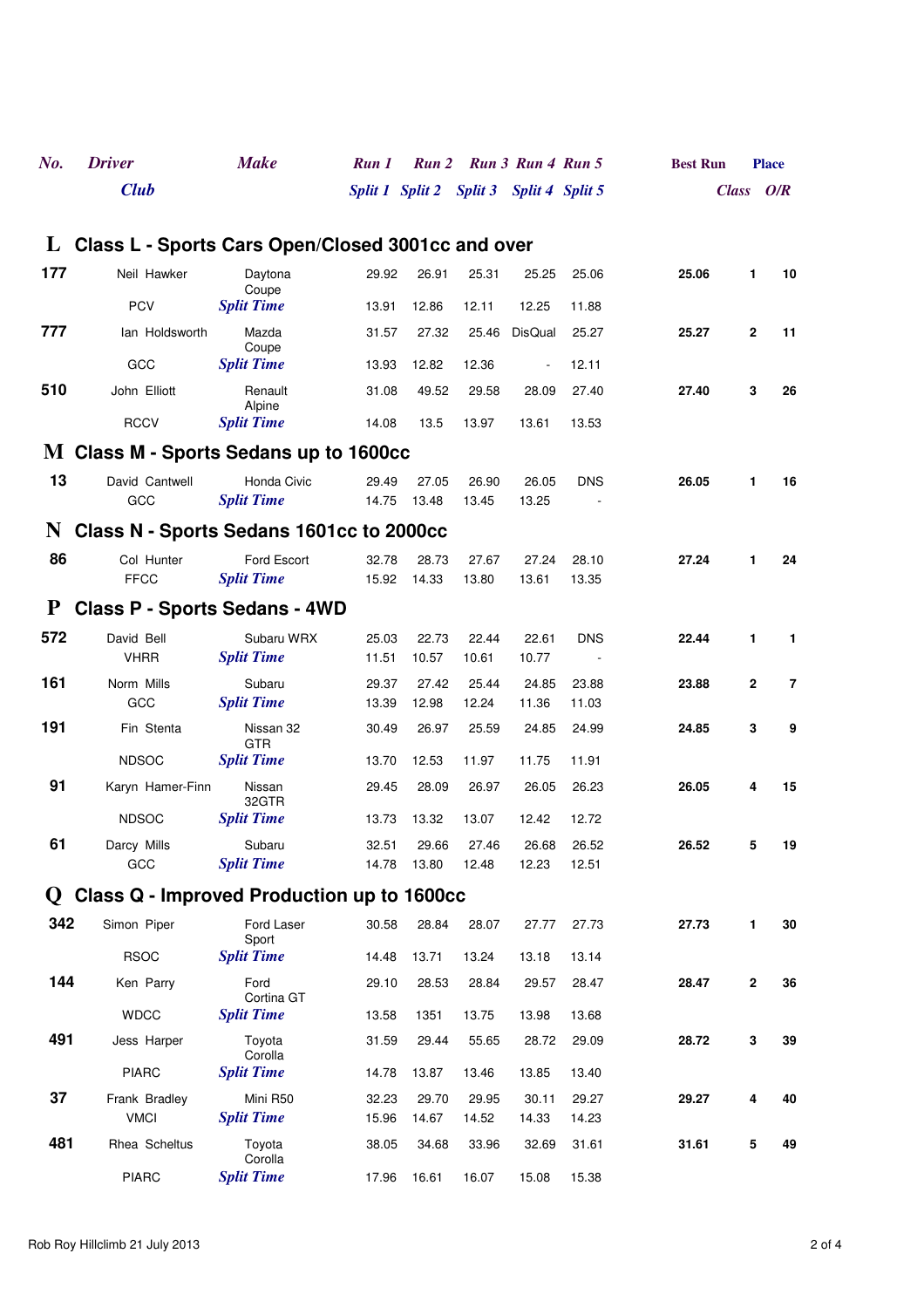| No. Driver  | <b>Make</b> | Run 1 Run 2 Run 3 Run 4 Run 5           |  | <b>Best Run</b> | <b>Place</b> |
|-------------|-------------|-----------------------------------------|--|-----------------|--------------|
| <b>Club</b> |             | Split 1 Split 2 Split 3 Split 4 Split 5 |  |                 | Class $O/R$  |

### **R Class R - Improved Production 1601 to 2000cc**

| 28  | Phillip Chapman<br><b>VHRR</b>       | Datsun 120Y<br><b>Split Time</b>          | 27.15<br>13.08  | 26.37<br>12.61 | 26.20<br>12.53 | 26.2<br>12.46  | 26.33<br>12.41 | 26.20 | 1              | 17 |
|-----|--------------------------------------|-------------------------------------------|-----------------|----------------|----------------|----------------|----------------|-------|----------------|----|
| 142 | Michael O'Brien<br>GCC               | Volvo 142<br><b>Split Time</b>            | 28.20<br>13.41  | 27.59<br>13.34 | 28.23<br>13.73 | 27.02<br>13.00 | 26.87<br>12.90 | 26.87 | $\overline{2}$ | 20 |
| 24  | <b>Stuart Davies</b><br><b>NDSOC</b> | Nissan<br>Stanza SSS<br><b>Split Time</b> | 29.79<br>14.27  | 28.66<br>13.58 | 28.25<br>13.36 | 27.96<br>13.17 | 27.77<br>13.08 | 27.77 | 3              | 32 |
| 66  | Peter Baker<br><b>TCCV</b>           | Ford Laser<br><b>Split Time</b>           | 54.72<br>$\sim$ | 31.73<br>16.04 | 30.88<br>15.6  | 29.07<br>14.29 | 28.61<br>14.21 | 28.61 | 4              | 37 |
| 172 | Amanda Elliott<br><b>RCCV</b>        | <b>Renault Clio</b><br><b>Split Time</b>  | 35.27<br>15.94  | 31.92<br>15.41 | 30.32<br>14.6  | 29.74<br>14.22 | 29.46<br>13.79 | 29.46 | 5              | 42 |
| 68  | Craig Winter<br><b>MMSC</b>          | Ford Laser<br><b>Split Time</b>           | 44.01<br>17.25  | 32.94<br>15.29 | 31.12<br>15.24 | 32.26<br>15.89 | 30.56<br>14.60 | 30.56 | 6              | 47 |

## **S Class S - Improved Production 2001cc and over**

| 311 | David Tutton                      | Holdn Torana                  | 28.72 | 26.47 | 25.17 | 25.41 | 24.84      | 24.84 | 1              | 8  |
|-----|-----------------------------------|-------------------------------|-------|-------|-------|-------|------------|-------|----------------|----|
|     | <b>LDCC</b>                       | <b>Split Time</b>             | 13.76 | 12.49 | 11.93 | 11.92 | 11.92      |       |                |    |
| 71  | Peter Dixon                       | Monaro<br>2002 V <sub>2</sub> | 29.45 | 27.62 | 27.28 | 26.91 | 25.76      | 25.76 | $\overline{2}$ | 14 |
|     | <b>HSCCV</b>                      | <b>Split Time</b>             | 13.59 | 13.12 | 13.34 | 13.2  | 12.22      |       |                |    |
| 851 | Matthew Gregory                   | Toyota GT4                    | 31.47 | 28.14 | 27.26 | 26.49 | 26.45      | 26.45 | 3              | 18 |
|     | <b>TCCA</b>                       | <b>Split Time</b>             | 14.09 | 12.95 | 12.58 | 12.38 | 12.56      |       |                |    |
| 222 | Gary Birt                         | <b>VW Golf GTI</b>            | 29.15 | 28.24 | 27.68 | 27.24 | 27.01      | 27.01 | 4              | 21 |
|     | <b>VMCI</b>                       | <b>Split Time</b>             | 13.86 | 13.82 | 13.54 | 13.21 | 13.13      |       |                |    |
| 55  | Jamie Augustine                   | Datsun<br>1200 Coupe          | 31.23 | 28.84 | 28.04 | 27.18 | <b>DNS</b> | 27.18 | 5              | 23 |
|     | <b>IPRA</b>                       | <b>Split Time</b>             | 14.61 | 13.55 | 13.51 | 13.15 |            |       |                |    |
| 15  | Terry Baker                       | Holden<br>Commodore           | 33.08 | 30.54 | 29.01 | 27.69 | 27.43      | 27.43 | 6              | 28 |
|     | <b>TCCAV</b>                      | <b>Split Time</b>             | 16.56 | 14.94 | 14.26 | 13.23 | 12.88      |       |                |    |
| 423 | John Farnsworth                   | Ford Laser<br>TX <sub>3</sub> | 29.14 | 28.82 | 27.97 | 28.86 | 27.53      | 27.53 | $\overline{7}$ | 29 |
|     | Capri                             | <b>Split Time</b>             | 13.91 | 13.69 | 12.84 | 13.58 | 12.63      |       |                |    |
| Т   | <b>Class T - Historic - Other</b> |                               |       |       |       |       |            |       |                |    |
| 23  | Tony Wild                         | O'Farrell                     | 31.08 | 28.70 | 28.18 | 28.16 | 27.76      | 27.76 | 1              | 31 |
|     | GCC                               | <b>Split Time</b>             | 14.55 | 13.65 | 13.44 | 13.21 | 13.13      |       |                |    |